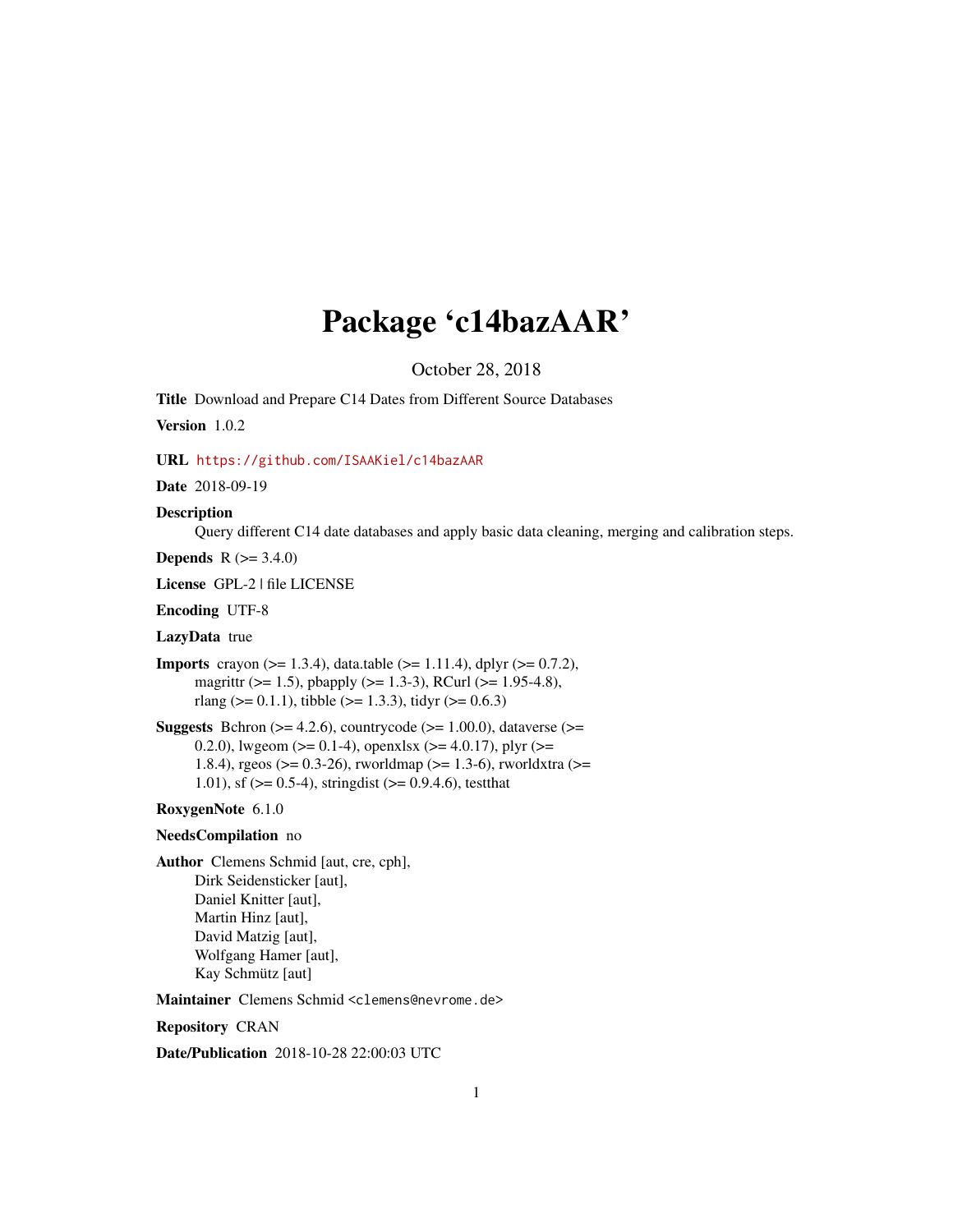# <span id="page-1-0"></span>R topics documented:

|       | classify material $\ldots \ldots \ldots \ldots \ldots \ldots \ldots \ldots \ldots \ldots \ldots \ldots$ |    |
|-------|---------------------------------------------------------------------------------------------------------|----|
|       |                                                                                                         |    |
|       |                                                                                                         |    |
|       |                                                                                                         |    |
|       |                                                                                                         |    |
|       |                                                                                                         |    |
|       |                                                                                                         |    |
|       |                                                                                                         |    |
|       |                                                                                                         |    |
|       |                                                                                                         |    |
|       |                                                                                                         |    |
|       |                                                                                                         |    |
|       |                                                                                                         |    |
|       |                                                                                                         |    |
|       |                                                                                                         |    |
|       |                                                                                                         |    |
|       |                                                                                                         |    |
| Index |                                                                                                         | 18 |

as.sf *Convert a* c14\_date\_list *to a sf object*

# Description

Most 14C dates have point position information in the coordinates columns lat and lon. This allows them to be converted to a spatial simple feature collection as provided by the sf package. This simplifies for example mapping of the dates.

# Usage

as.sf(x) ## Default S3 method: as.sf(x) ## S3 method for class 'c14\_date\_list' as.sf(x)

#### Arguments

x an object of class c14\_date\_list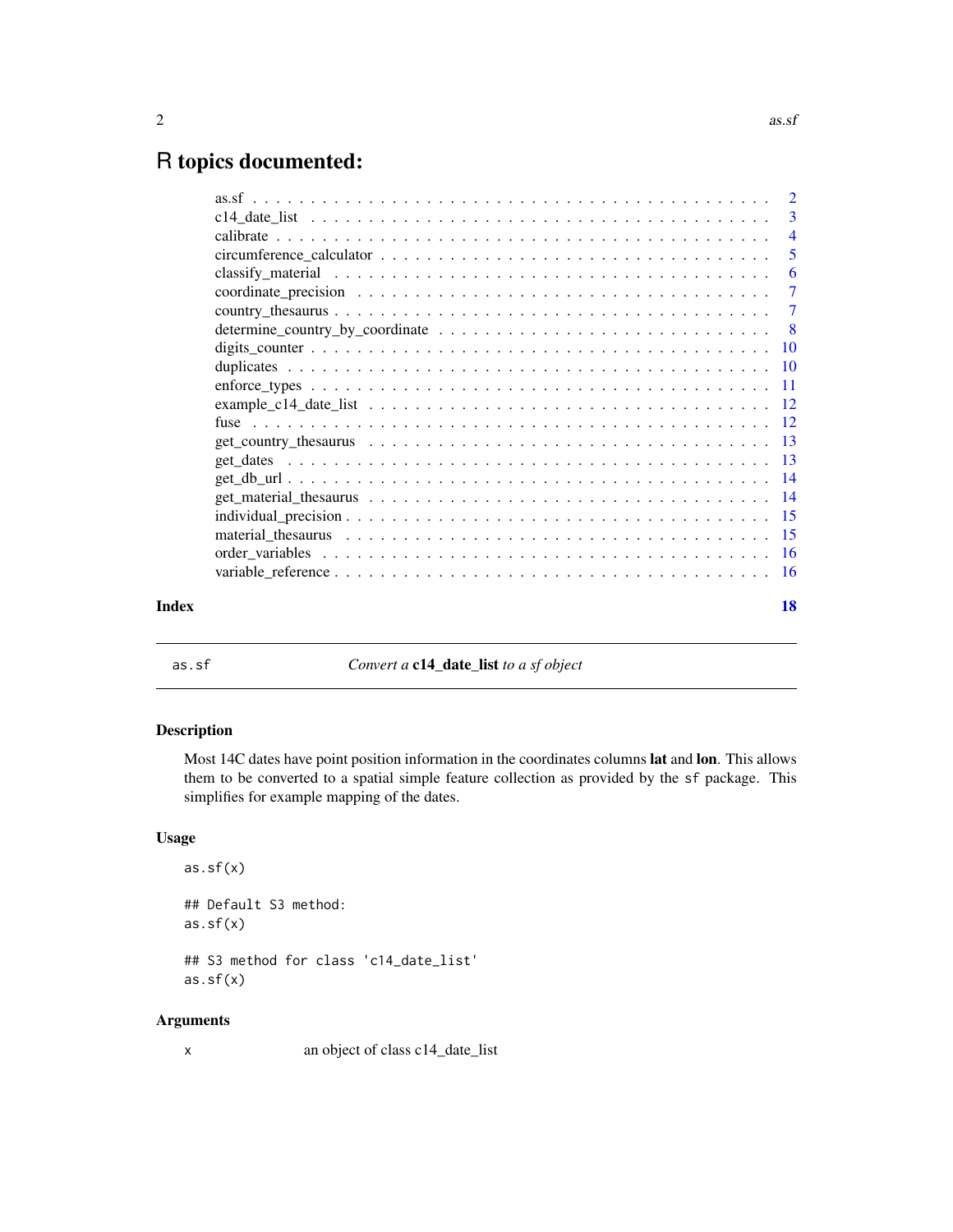<span id="page-2-0"></span>c14\_date\_list 3

### Value

an object of class sf

#### Examples

sf\_c14 <- as.sf(example\_c14\_date\_list)

## Not run: library(mapview) mapview(sf\_c14\$geom)

## End(Not run)

c14\_date\_list c14\_date\_list

#### Description

The c14\_date\_list is the central data structure of the c14bazAAR package. It's a tibble with set of custom methods and variables. Please see c14bazAAR::variable\_reference for a description of the variables. Further available variables are ignored.

If an object is of class data.frame or tibble (tbl  $\&$  tbl $_d$ f), it can be converted to an object of class c14\_date\_list. The only requirement is that it contains the essential columns c14age and c14std. The as function adds the string "c14\_date\_list" to the classes vector of the object and applies order\_variables(), enforce\_types() and the helper function clean\_latlon() to it.

#### Usage

```
as.c14\_date\_list(x, ...)is.c14\_date\_list(x, ...)## S3 method for class 'c14_date_list'
format(x, \ldots)## S3 method for class 'c14_date_list'
print(x, \ldots)
```
#### Arguments

|          | an object                                         |
|----------|---------------------------------------------------|
| $\cdots$ | further arguments passed to or from other methods |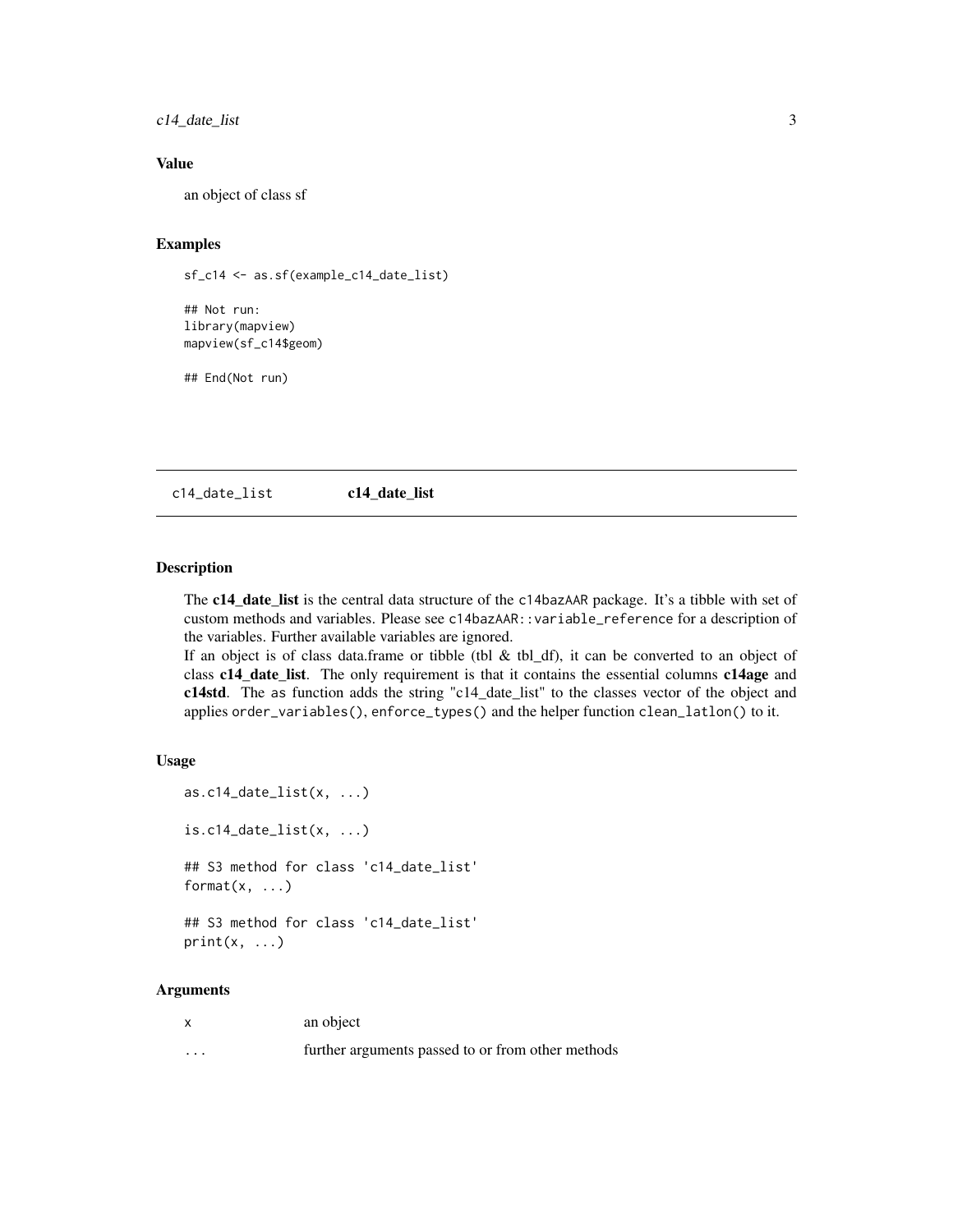#### Examples

```
# c14_date_list can be crafted manually:
as.c14_date_list(data.frame(c14age = c(2000, 2500), c14std = c(30, 35)))
# The c14_date_list class is stripped if
# you apply functions to a c14_date_list
# that return tibbles or data.frames.
# You have to add the class again afterwards:
library(magrittr)
example_c14_date_list %>%
 dplyr::filter(sourcedb == "CALPAL") %>%
 as.c14_date_list()
is.c14_date_list(5) # FALSE
is.c14_date_list(example_c14_date_list) # TRUE
print(example_c14_date_list)
```
calibrate *Calibrate all valid dates in a* c14\_date\_list

#### Description

Calibrate all dates in a c14 date list with Bchron::BchronCalibrate(). The function provides two different kinds of output variables that are added as new list columns to the input **c14\_date\_list**: calprobdistr and calrange. calrange is accompanied by sigma. See ?Bchron:: BchronCalibrate and ?c14bazAAR:::hdr for some more information.

calprobdistr: The probability distribution of the individual date for all ages with an individual probability  $>= 1e-06$ . For each date there's a data.frame with the columns **calage** and **density**. calrange: The contiguous ranges which cover the probability interval requested for the individual date. For each date there's a data.frame with the columns **dens** and **from** and **to**.

#### Usage

```
calibrate(x, choices = c("calrange"), sigma = 2, ...)
## Default S3 method:
calibrate(x, choices = c("calrange"), sigma = 2, ...)
## S3 method for class 'c14_date_list'
calibrate(x, choices = c("calrange"),sigma = 2, ...)
```
#### Arguments

x an object of class c14\_date\_list

<span id="page-3-0"></span>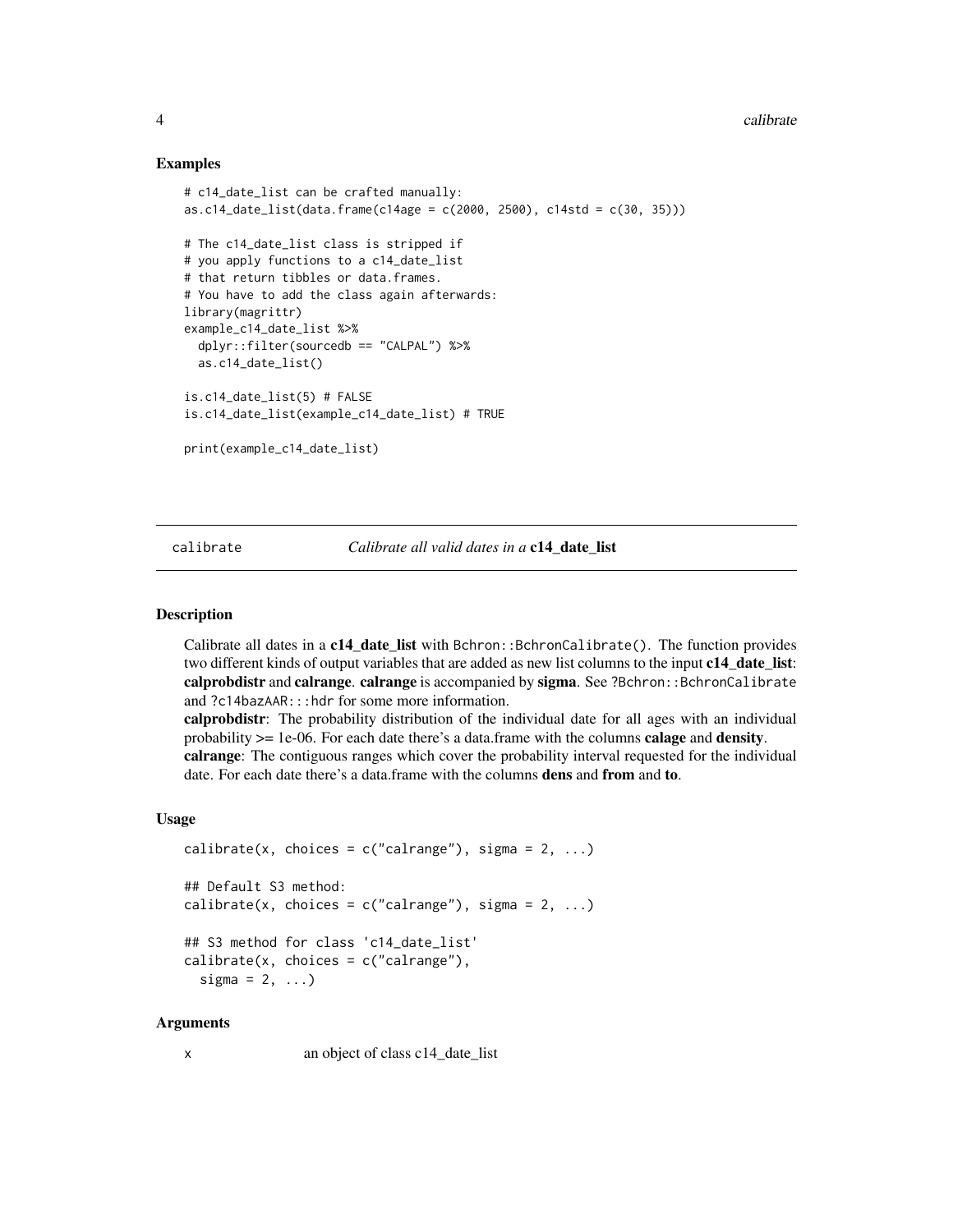<span id="page-4-0"></span>

| choices  | whether the result should include the full calibrated probability data frame ('cal-<br>probdistr') or the sigma range ('calrange'). Both arguments may be given at the<br>same time. |
|----------|--------------------------------------------------------------------------------------------------------------------------------------------------------------------------------------|
| sigma    | the desired sigma value $(1,2,3)$ for the calibrated sigma ranges                                                                                                                    |
| $\cdots$ | passed to Bchron::BchronCalibrate()                                                                                                                                                  |

# Value

an object of class c14\_date\_list with the additional columns calprobdistr or calrange and sigma

# Examples

```
calibrate(
  example_c14_date_list,
  choices = c("calprobdistr", "calrange"),
  sigma = 1
\mathcal{L}
```
circumference\_calculator

*circumference\_calculator*

# Description

circumference\_calculator

#### Usage

circumference\_calculator(x, mode)

# Arguments

| X    | vector of latitude or longitude coordinates |
|------|---------------------------------------------|
| mode | a character "lat" or "lon"                  |

# Value

vector with circumference values at specific latitudes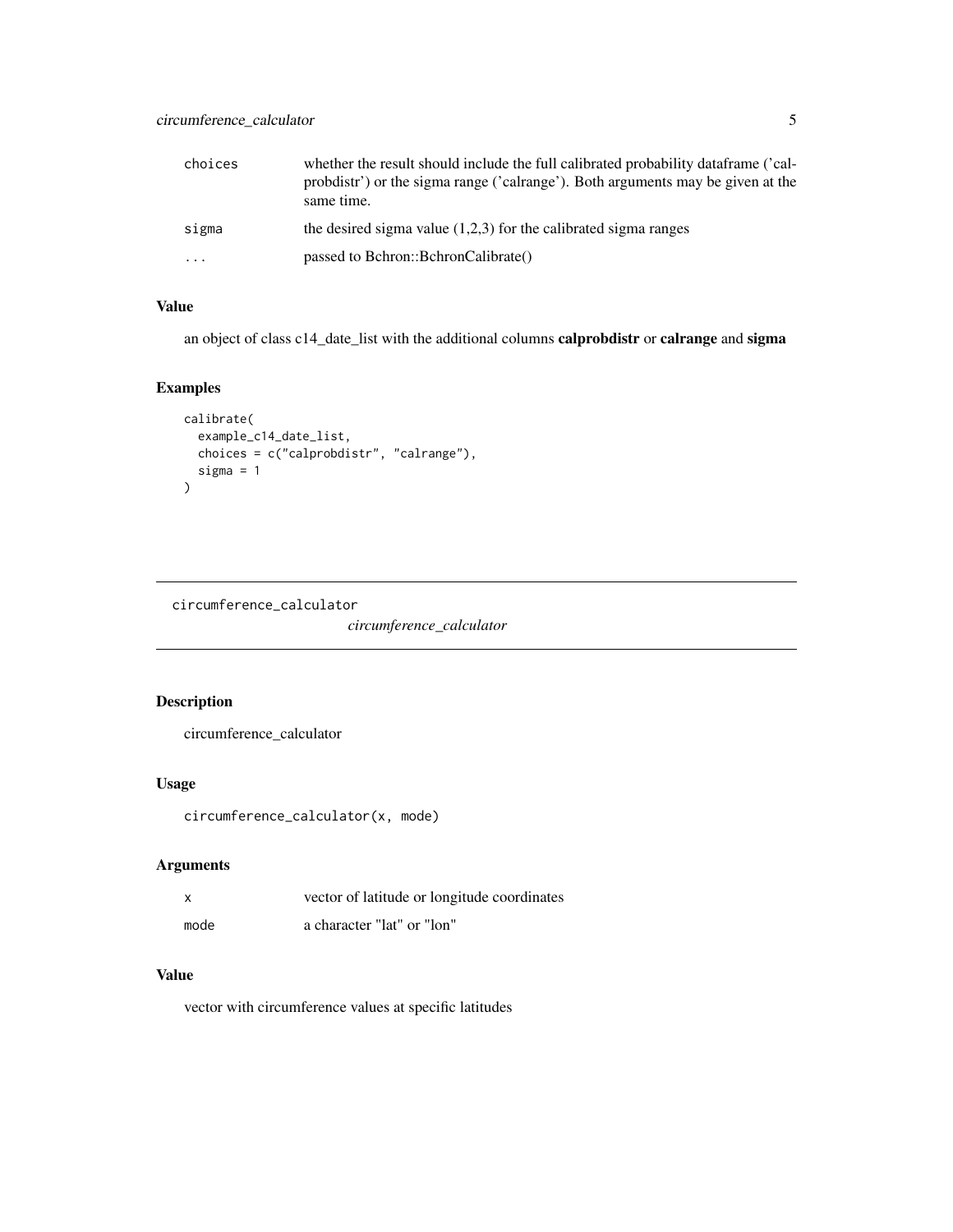#### Description

Add column **material\_thes** with simplified and unified terms for material categories. The classification is manually curated and therefore maybe not up-to-date. It's stored in c14bazAAR::material\_thesaurus, but to be more independent of CRAN update cycles the current version of the classification list is downloaded directly from github with c14bazAAR::get\_material\_thesaurus(). With this setup you can also easily apply own thesaurus tables.

#### Usage

```
classify_material(x,
  material_thesaurus = c14bazAAR::get_material_thesaurus(),
  quiet = FALSE)
## Default S3 method:
classify_material(x,
  material_thesaurus = c14bazAAR::get_material_thesaurus(),
  quiet = FALSE)
## S3 method for class 'c14_date_list'
classify_material(x,
  material_thesaurus = c14bazAAR::get_material_thesaurus(),
  quiet = FALSE)
```
#### Arguments

| $\mathsf{x}$       | an object of class c14_date_list |  |
|--------------------|----------------------------------|--|
| material_thesaurus |                                  |  |
|                    | a thesaurus table                |  |
| quiet              | suppress decision log output     |  |

# Value

an object of class c14\_date\_list with the additional column material\_thes

#### Examples

```
classify_material(
  example_c14_date_list,
  quiet = TRUE
\mathcal{L}
```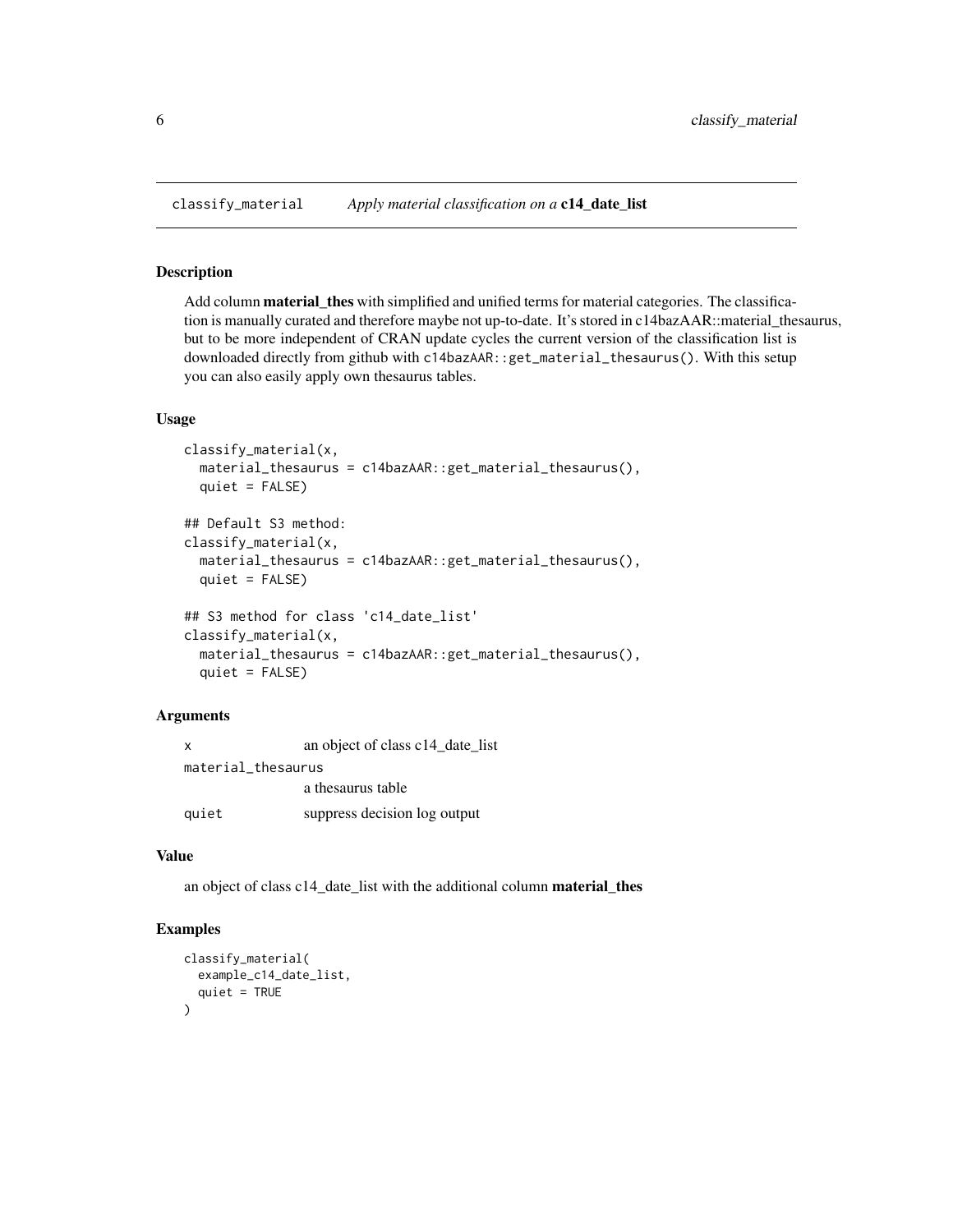<span id="page-6-0"></span>coordinate\_precision *Return coordinate precision according to number of digits in the columns* lat *and* lon *of a* c14\_date\_list

# Description

The precision of the coordinates for each date vary greatly. c14bazAAR::coordinate\_precision() calculates the mean of the possible deviation in meters and adds it to the c14\_date\_list with the column coord\_precision.

#### Usage

```
coordinate_precision(x)
```
## Default S3 method: coordinate\_precision(x)

## S3 method for class 'c14\_date\_list' coordinate\_precision(x)

#### Arguments

x an object of class c14\_date\_list

#### Value

an object of class c14\_date\_list with the additional column coord\_precision

<span id="page-6-1"></span>country\_thesaurus *Country Thesaurus*

# Description

A small thesaurus for country names.

#### Format

A tibble with 2 variables.

- cor fixed name
- var variations

#### See Also

Other thesauri: [material\\_thesaurus](#page-14-1)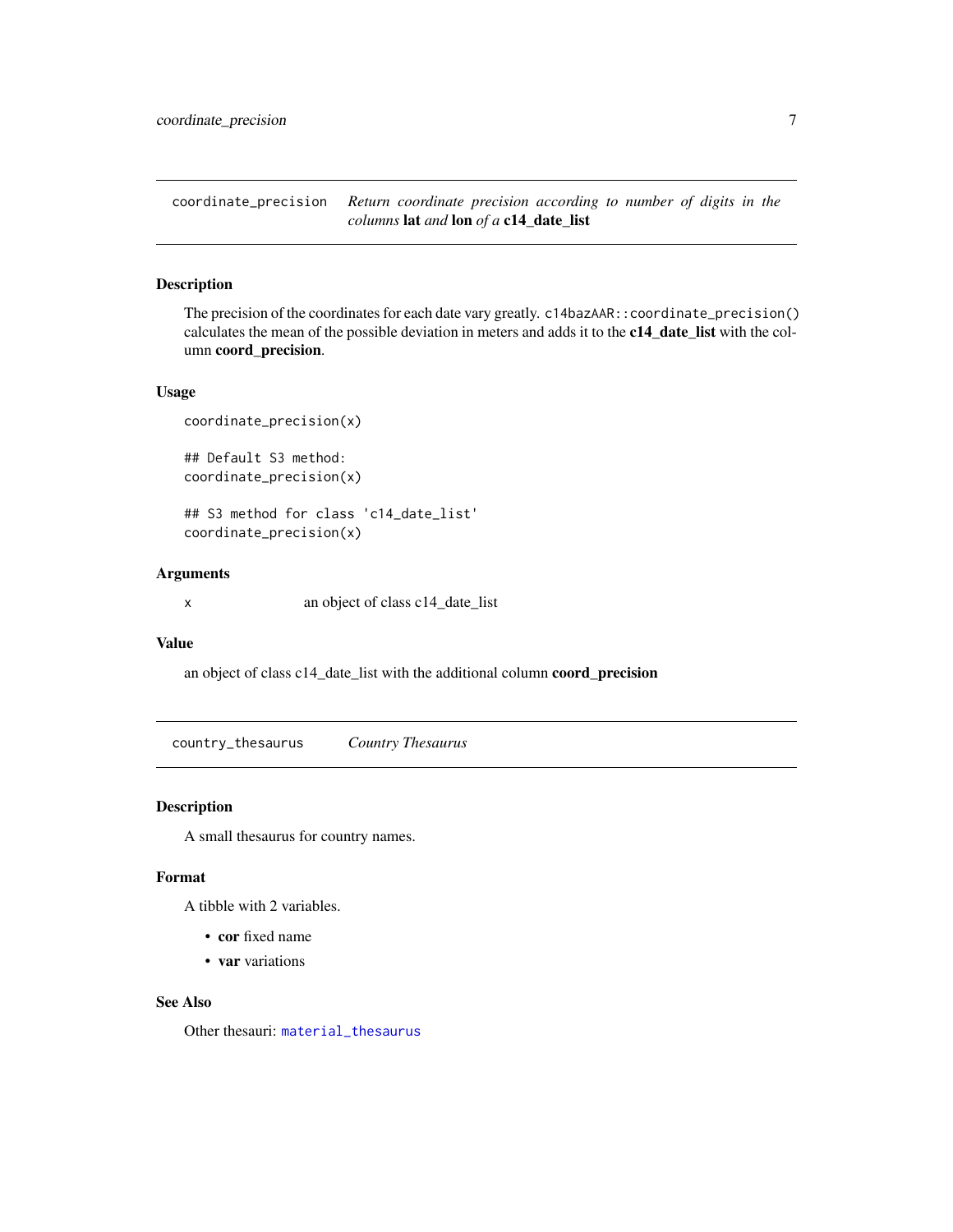```
determine_country_by_coordinate
```
*Functions to improve the country attribution in a* **c14** date list

#### **Description**

c14bazAAR provides several functions to check and improve the spatial attribution of the individual dates in a c14\_date\_list to a country.

c14bazAAR::standardize\_country\_name() adds column country thes with standardized country names. Most source databases come with a column **country** that contains a character name of the origin country for each date. Unfortunately the different source databases don't rely on a unified naming convention and therefore use various terms to represent the same country (for example: United Kingdom, Great Britain, GB, etc.). This function aims to standardize the country naming scheme. To achieve this, it compares the names to values in an external (countrycode::codelist) and an internal (c14bazAAR::country\_thesaurus) reference list. The latter needs manual curation to catch semantic and spelling errors in the source databases.

c14bazAAR::determine\_country\_by\_coordinate() adds the column country\_coord with standardized country attribution based on the coordinate information of the dates. Due to the inconsistencies in the **country** column in many c14 source databases it's often necessary to rely on the coordinate position (lat  $& \text{lon}$ ) for reliable country attribution information.

finalize\_country\_name() picks the country name in a hierarchical order from the results of c14bazAAR::determine\_country\_by\_coordinate() and c14bazAAR::standardize\_country\_name() functions, followed by the original input of the database. The result is added to the input date list with the column country final.

finalize\_country\_name() also calls the other functions c14bazAAR::determine\_country\_by\_coordinate() and c14bazAAR::standardize\_country\_name() if the necessary columns are missing yet.

#### Usage

```
determine_country_by_coordinate(x, suppress_spatial_warnings = TRUE)
```

```
## Default S3 method:
determine_country_by_coordinate(x,
  suppress_spatial_warnings = TRUE)
## S3 method for class 'c14_date_list'
determine_country_by_coordinate(x,
  suppress_spatial_warnings = TRUE)
finalize_country_name(x, quiet = FALSE)
## Default S3 method:
finalize_country_name(x, quiet = FALSE)
```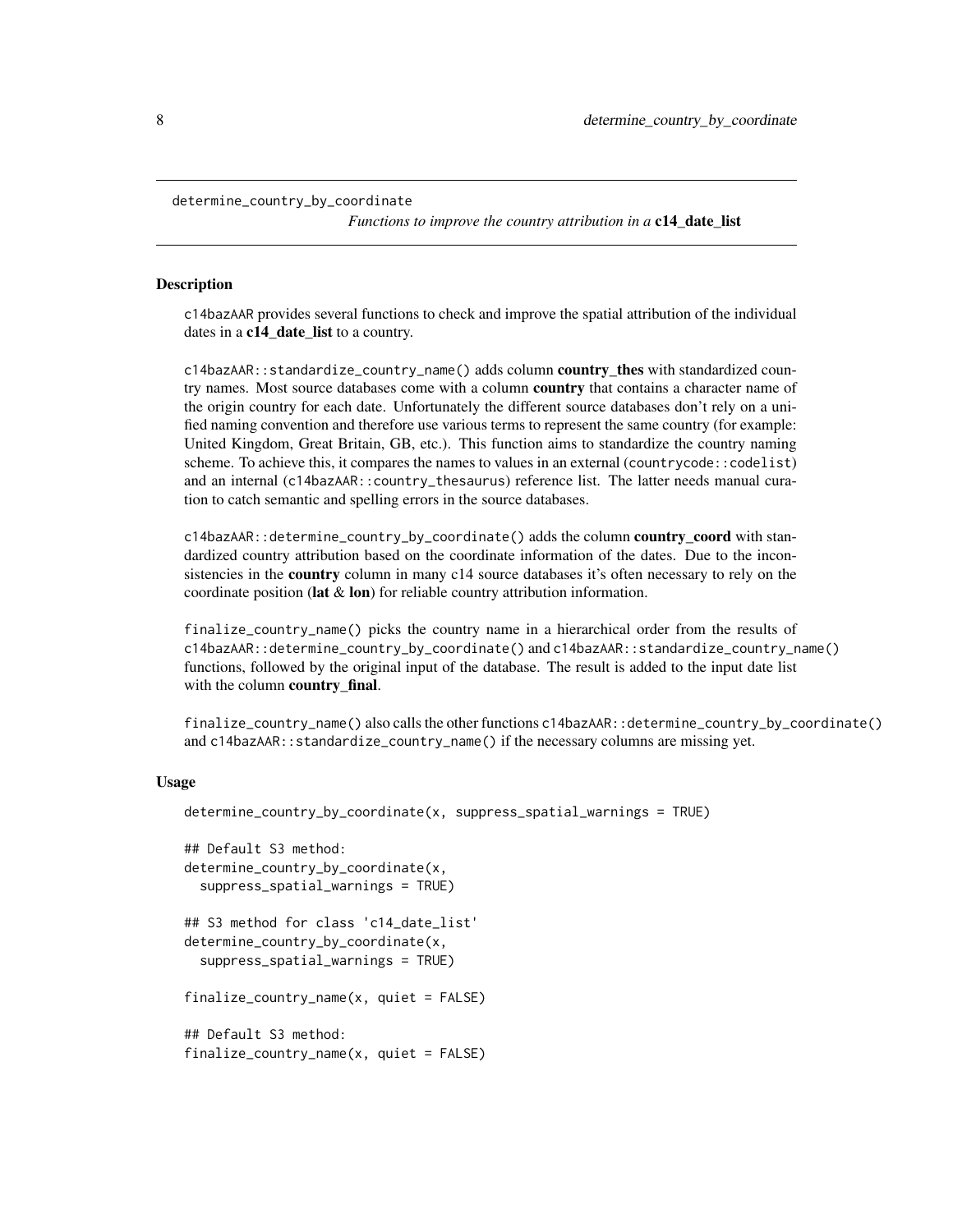```
## S3 method for class 'c14_date_list'
finalize_country_name(x, quiet = FALSE)
standardize_country_name(x, country_thesaurus = get_country_thesaurus(),
  codesets = c("country.name.de", "iso3c"), quiet = FALSE, ...)
## Default S3 method:
standardize_country_name(x,
 country_thesaurus = get_country_thesaurus(),
 codesets = c("country.name.de", "iso3c"), quiet = FALSE, ...)
## S3 method for class 'c14_date_list'
standardize_country_name(x,
 country_thesaurus = get_country_thesaurus(),
  codesets = c("country.name.de", "iso3c"), quiet = FALSE, ...)
```
#### Arguments

| $\mathsf{x}$              | an object of class c14_date_list                                                                                                                             |  |
|---------------------------|--------------------------------------------------------------------------------------------------------------------------------------------------------------|--|
| suppress_spatial_warnings |                                                                                                                                                              |  |
|                           | suppress some spatial data messages and warnings                                                                                                             |  |
| quiet                     | suppress suppress decision log output                                                                                                                        |  |
| country_thesaurus         |                                                                                                                                                              |  |
|                           | data. frame with correct and variants of country names                                                                                                       |  |
| codesets                  | which country codesets should be searched for in countrycode:: codelist be-<br>yond country.name.en? See ?countrycode:: codelist for more information        |  |
|                           | additional arguments are passed to stringdist::stringdist().stringdist()<br>is used for fuzzy string matching of the country names in countrycode:: codelist |  |
|                           |                                                                                                                                                              |  |

# Value

an object of class c14\_date\_list with the additional columns country\_thes, country\_coord and/or country\_final

#### Examples

```
library(magrittr)
example_c14_date_list %>%
  determine_country_by_coordinate() %>%
  standardize_country_name() %>%
  finalize_country_name()
```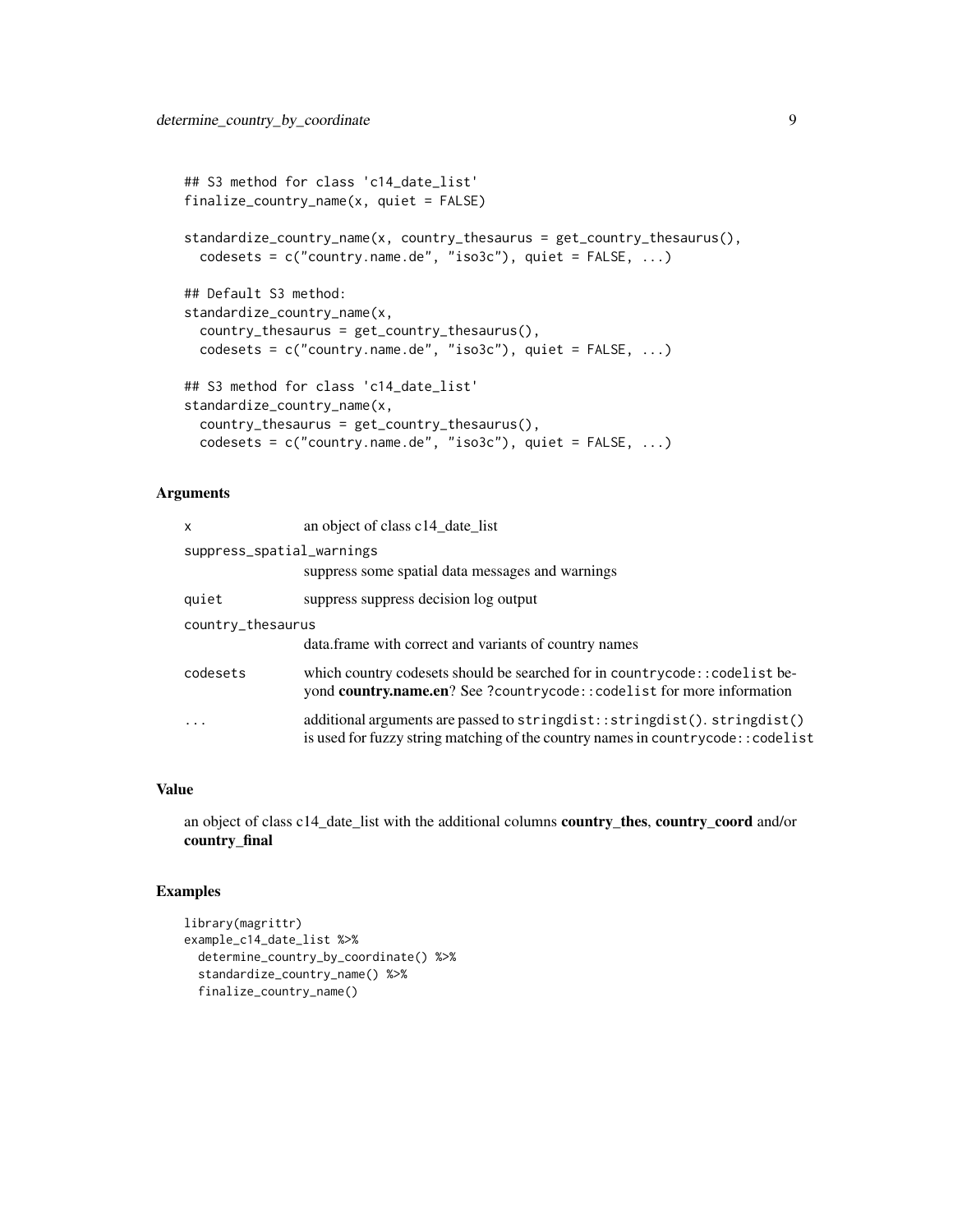<span id="page-9-0"></span>digits\_counter *digits\_counter*

#### Description

counts the digits of the given coordinates

#### Usage

digits\_counter(x)

#### Arguments

x vector of coordinate values

#### Value

vector with number of digits

duplicates *Mark and remove duplicates in a* c14\_date\_list

#### Description

Duplicates are found in c14bazAAR::mark\_duplicates() by comparison of labnrs. Only dates with exactly equal labnrs are considered duplicates. Duplicate groups are numbered (from 0) and these numbers linked to the individual dates in the new column **duplicate\_group**. Duplicates can be removed with c14bazAAR::remove\_duplicates().

While c14bazAAR::mark\_duplicates() finds duplicates, c14bazAAR::remove\_duplicates() removes them by merging all dates in a duplicate\_group. All non-equal variables in the duplicate group are turned to NA. A new column duplicate\_remove\_log documents the variety of entries initially provided (and partially lost by this hard merging operation). c14bazAAR::remove\_duplicates() needs the column duplicate\_group and calls c14bazAAR::mark\_duplicates() if it's missing.

#### Usage

```
mark_duplicates(x)
```
## Default S3 method: mark\_duplicates(x)

## S3 method for class 'c14\_date\_list' mark\_duplicates(x)

remove\_duplicates(x)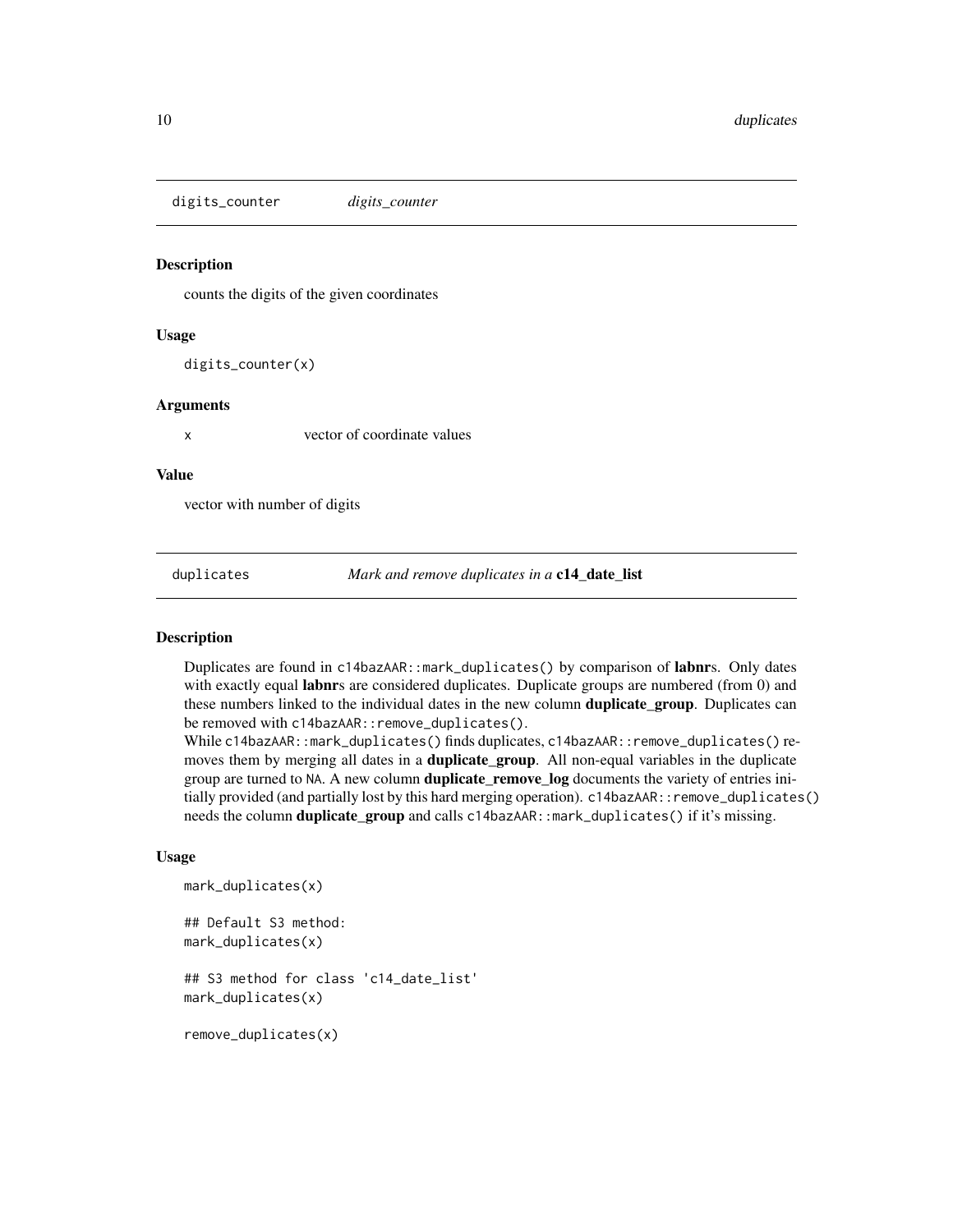# <span id="page-10-0"></span>enforce\_types 11

```
## Default S3 method:
remove_duplicates(x)
## S3 method for class 'c14_date_list'
remove_duplicates(x)
```
#### Arguments

x an object of class c14\_date\_list

# Value

an object of class c14\_date\_list with the additional columns duplicate\_group or duplicate\_remove\_log

#### Examples

```
mark_duplicates(example_c14_date_list)
```

```
library(magrittr)
example_c14_date_list %>%
 mark_duplicates() %>%
 remove_duplicates()
```
enforce\_types *Enforce variable types in a* c14\_date\_list

# Description

Enforce variable types in a **c14\_date\_list** and remove everything that doesn't fit (e.g. text in a number field). See c14bazAAR::variable\_reference() for a documentation of the variable types. enforce\_types() is called in c14bazAAR::as.c14\_date\_list().

#### Usage

```
enforce_types(x, suppress_na_introduced_warnings = TRUE)
## Default S3 method:
enforce_types(x,
  suppress_na_introduced_warnings = TRUE)
## S3 method for class 'c14_date_list'
enforce_types(x,
  suppress_na_introduced_warnings = TRUE)
```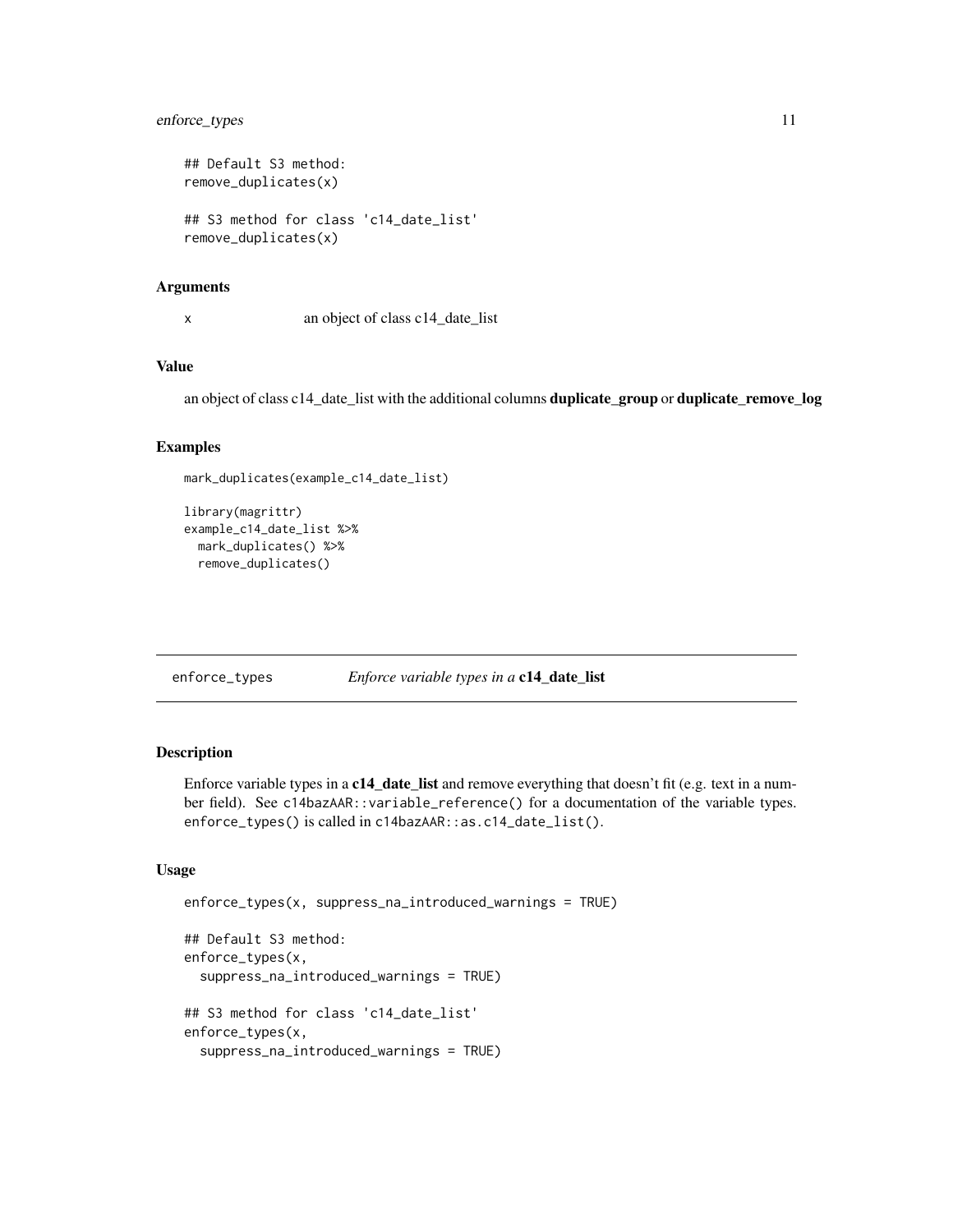#### <span id="page-11-0"></span>Arguments

| $\mathsf{x}$ | an object of class c14_date_list                                             |
|--------------|------------------------------------------------------------------------------|
|              | suppress_na_introduced_warnings                                              |
|              | suppress warnings caused by data removal in type transformation due to wrong |
|              | database entries (such as text in a number column)                           |

# Value

an object of class c14\_date\_list

example\_c14\_date\_list *Example c14\_date\_list*

# Description

c14\_date\_list with 200 random dates for tests and example code.

# Format

A c14\_date\_list. See variable\_reference for an explanation of the variable meaning.

fuse *Fuse multiple* c14\_date\_list*s*

# Description

This function combines  $c14$ \_date\_lists with dplyr::bind\_rows(). This is not a joining operation and it therefore might introduce duplicates. See c14bazAAR: :mark\_duplicates() and c14bazAAR::remove\_duplicates() for a way to find and remove them.

# Usage

```
fuse(...)
## Default S3 method:
fuse(...)## S3 method for class 'c14_date_list'
fuse(...)
```
# Arguments

... objects of class c14\_date\_list

# Value

an object of class c14\_date\_list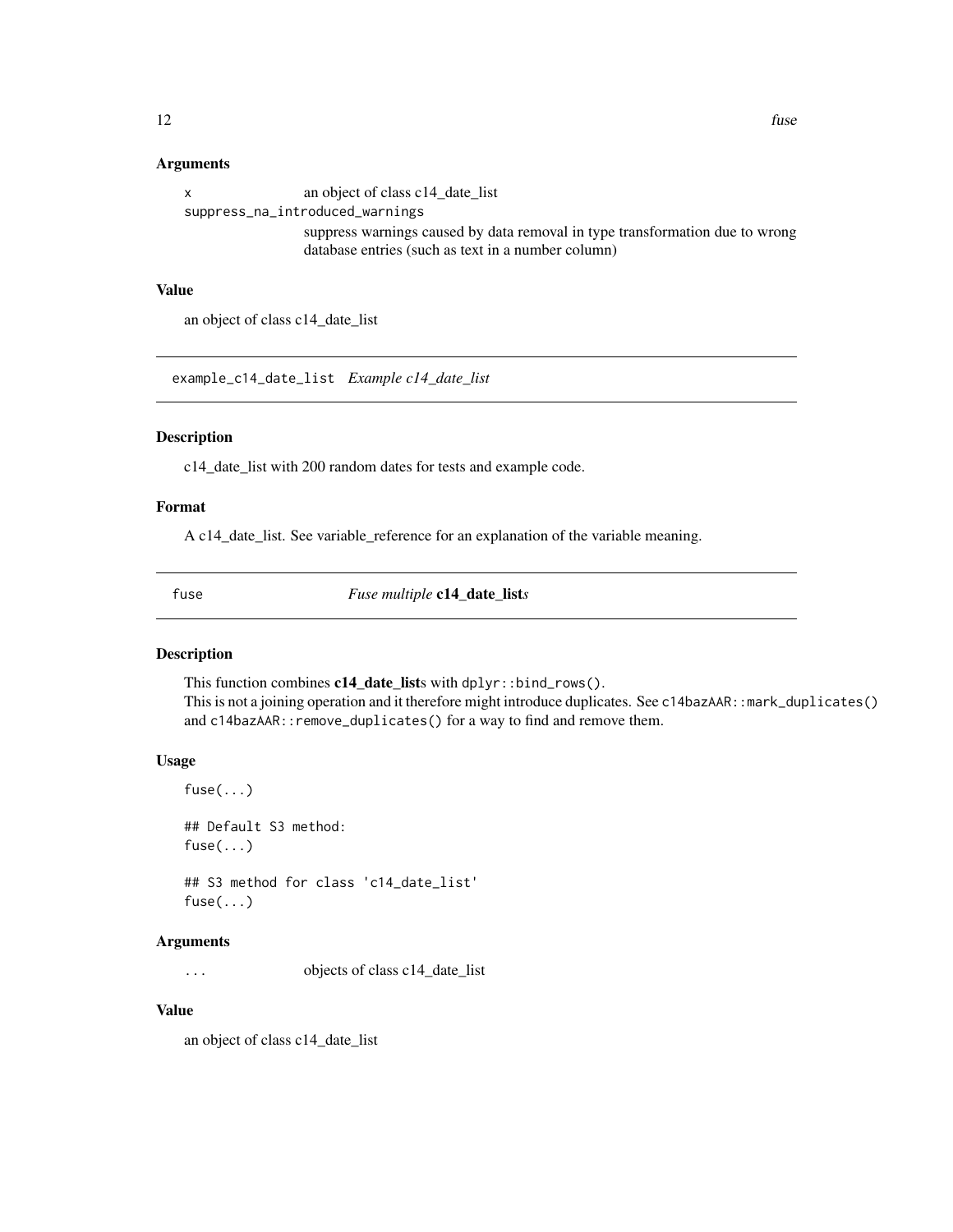<span id="page-12-0"></span>get\_country\_thesaurus *get\_country\_thesaurus*

#### **Description**

Download thesaurus and provide it as tibble.

#### Usage

```
get_country_thesaurus()
```
get\_dates *Download radiocarbon source databases and convert them to a* c14\_date\_list

# **Description**

This functions download source databases and adjust their variables to conform to the definition in c14bazAAR::variable\_reference. That includes renaming and arranging the variables (with c14bazAAR::order\_variables()) as well as type conversion (with c14bazAAR::enforce\_types()) – so all the steps undertaken by as.c14\_date\_list().

All databases require different downloading and data wrangling steps. Therefore there's a custom getter function for each of them.

get\_all\_dates() is a wrapper to download all dates from all databases and c14bazAAR::fuse() the results.

### Usage

 $get_14SEA(db_url = get_db_url("14SEA"))$ 

get\_aDRAC(db\_url = get\_db\_url("aDRAC"))

get\_all\_dates()

get\_AustArch(db\_url = get\_db\_url("AustArch"))

get\_CalPal(db\_url = get\_db\_url("CalPal"))

get\_CONTEXT(db\_url = get\_db\_url("CONTEXT"))

get\_KITEeastAfrica(db\_url = get\_db\_url("KITEeastAfrica"))

get\_EUROEVOL(db\_url = get\_db\_url("EUROEVOL"))

get\_RADON(db\_url = get\_db\_url("RADON"))

get\_RADONB(db\_url = get\_db\_url("RADON-B"))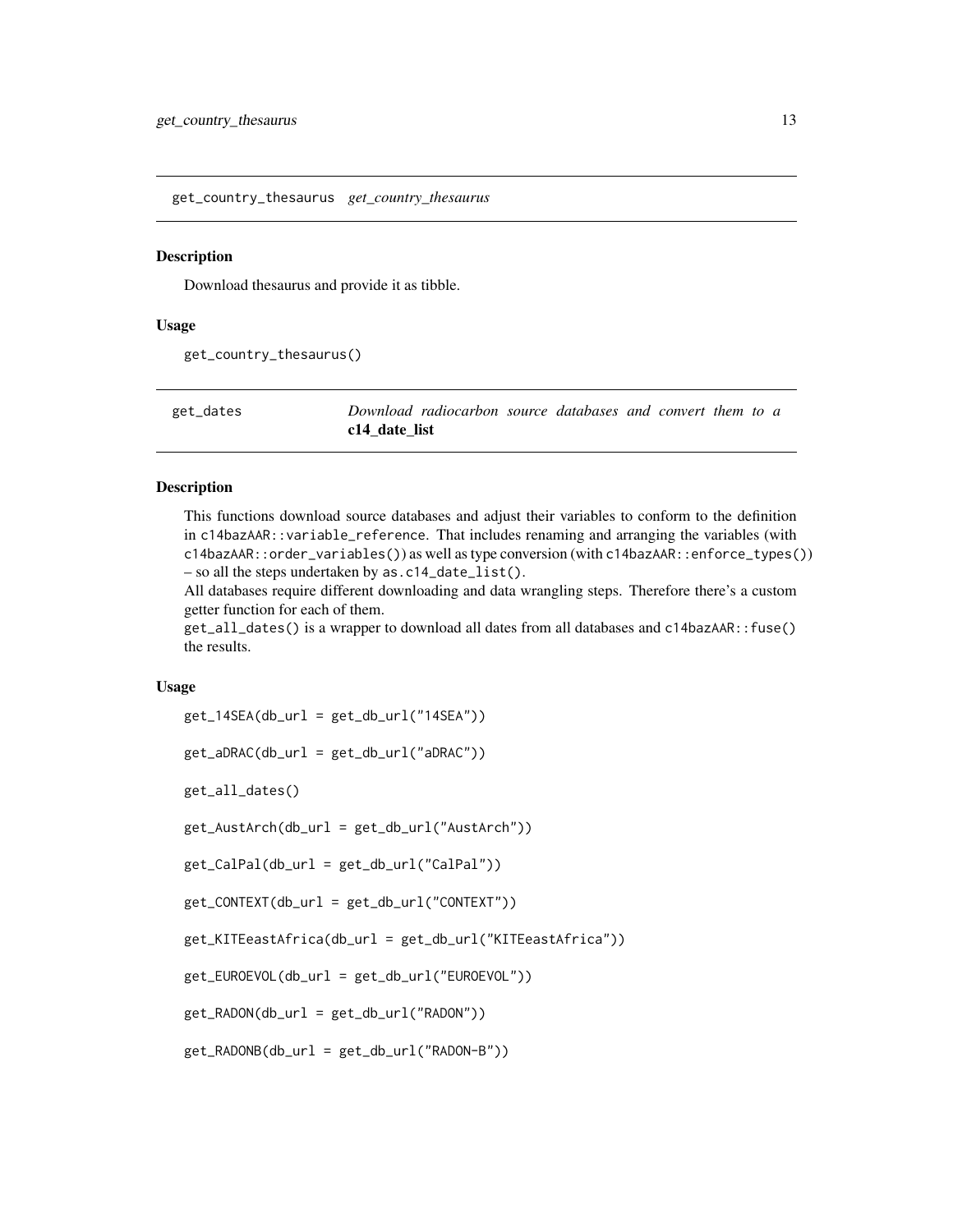## <span id="page-13-0"></span>Arguments

db\_url weblink to c14 archive file. c14bazAAR::get\_db\_url() fetches the current URL of the data source

### Examples

```
## Not run:
 aDRAC <- get_aDRAC()
 all_dates <- get_all_dates()
```

```
## End(Not run)
```
get\_db\_url *get db url*

# Description

Downloads URLs of c14 source databases from a reference table on github.

#### Usage

```
get_db_url(db_name)
```
# Arguments

db\_name name of the database

get\_material\_thesaurus

*get\_material\_thesaurus*

# Description

Download thesaurus and provide it as tibble.

#### Usage

get\_material\_thesaurus()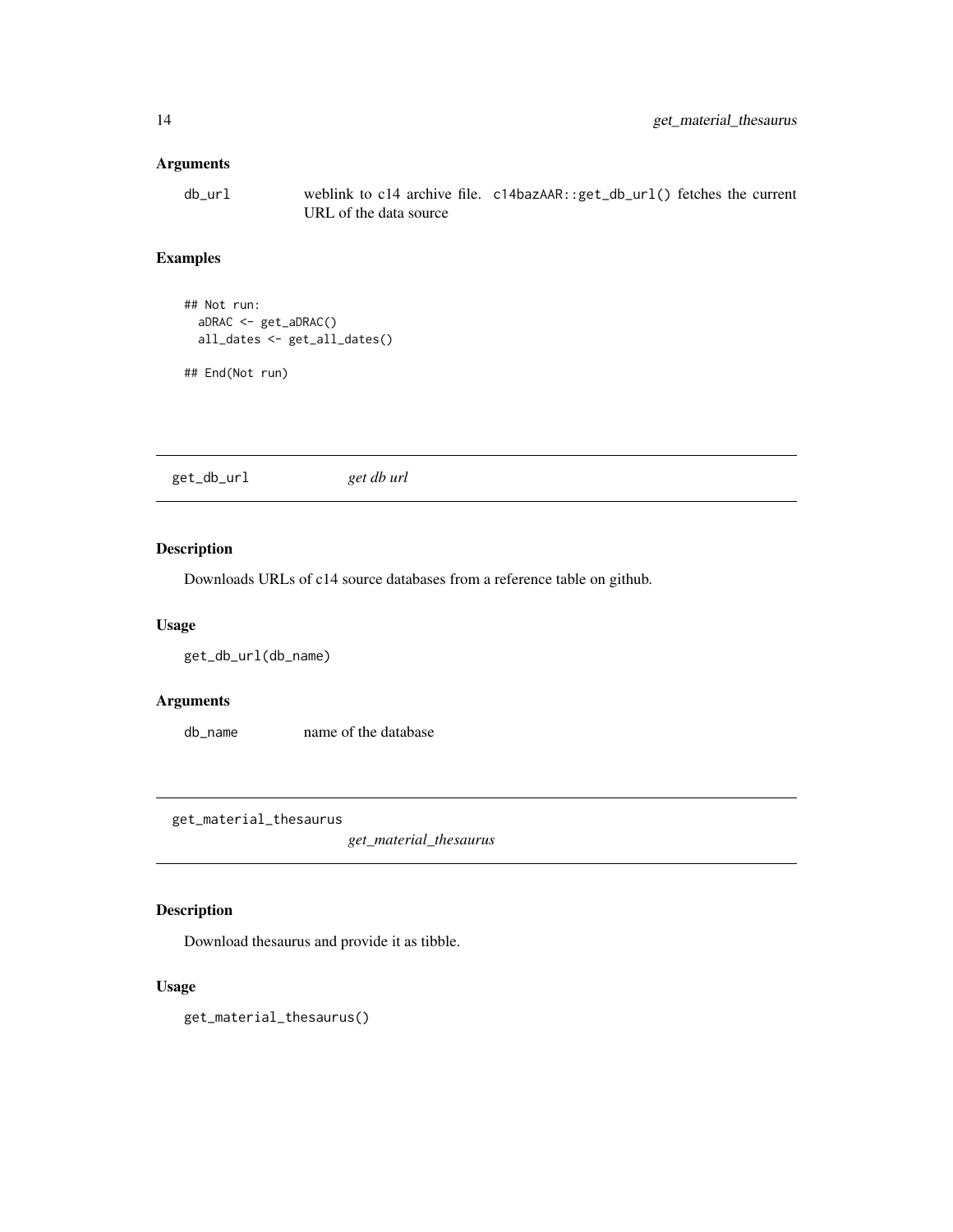# <span id="page-14-0"></span>Description

individual\_precision

# Usage

individual\_precision(x, mode)

# Arguments

|      | vector of coordinates (latitude or longitude)                                    |
|------|----------------------------------------------------------------------------------|
| mode | argument indicating the 'mode' of the coordinates (whether these are lat or lon) |

### Value

vector with precision in meters

```
material_thesaurus Material Thesaurus
```
# Description

A small thesaurus for material classes.

#### Format

A tibble with 2 variables.

- cor fixed name
- var variations

#### See Also

Other thesauri: [country\\_thesaurus](#page-6-1)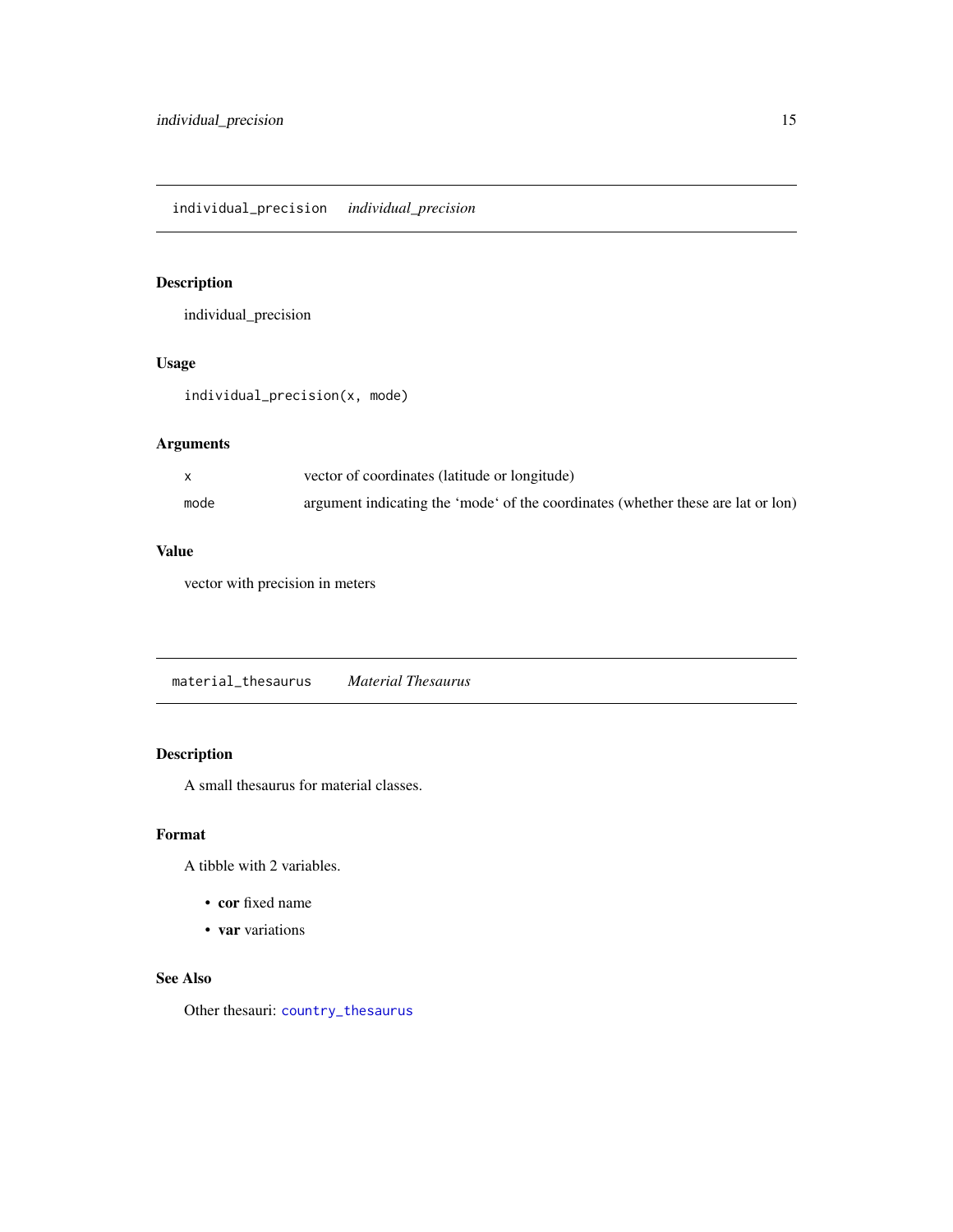#### Description

Arrange variables according to a defined order. This makes sure that a c14\_date\_list always appears with the same outline.

A c14\_date\_list has at least the columns c14age and c14std. Beyond that there's a selection of additional variables depending on the input from the source databases, as a result of the c14bazAAR functions or added by other data analysis steps. This function arranges the expected variables in a distinct, predefined order. Undefined variables are added at the end.

#### Usage

```
order_variables(x)
```
## Default S3 method: order\_variables(x)

## S3 method for class 'c14\_date\_list' order\_variables(x)

#### Arguments

x an object of class c14\_date\_list

#### Value

an object of class c14\_date\_list

variable\_reference *Variable Reference*

#### Description

The parameter reference list of c14bazAAR: Which variables in a c14\_date\_list equal the ones in the source databases and what do they mean. Also contains a full list of the variables in the source databases.

# Format

A tibble.

- c14bazAAR name of variable in c14bazAAR
- type data type of variable in R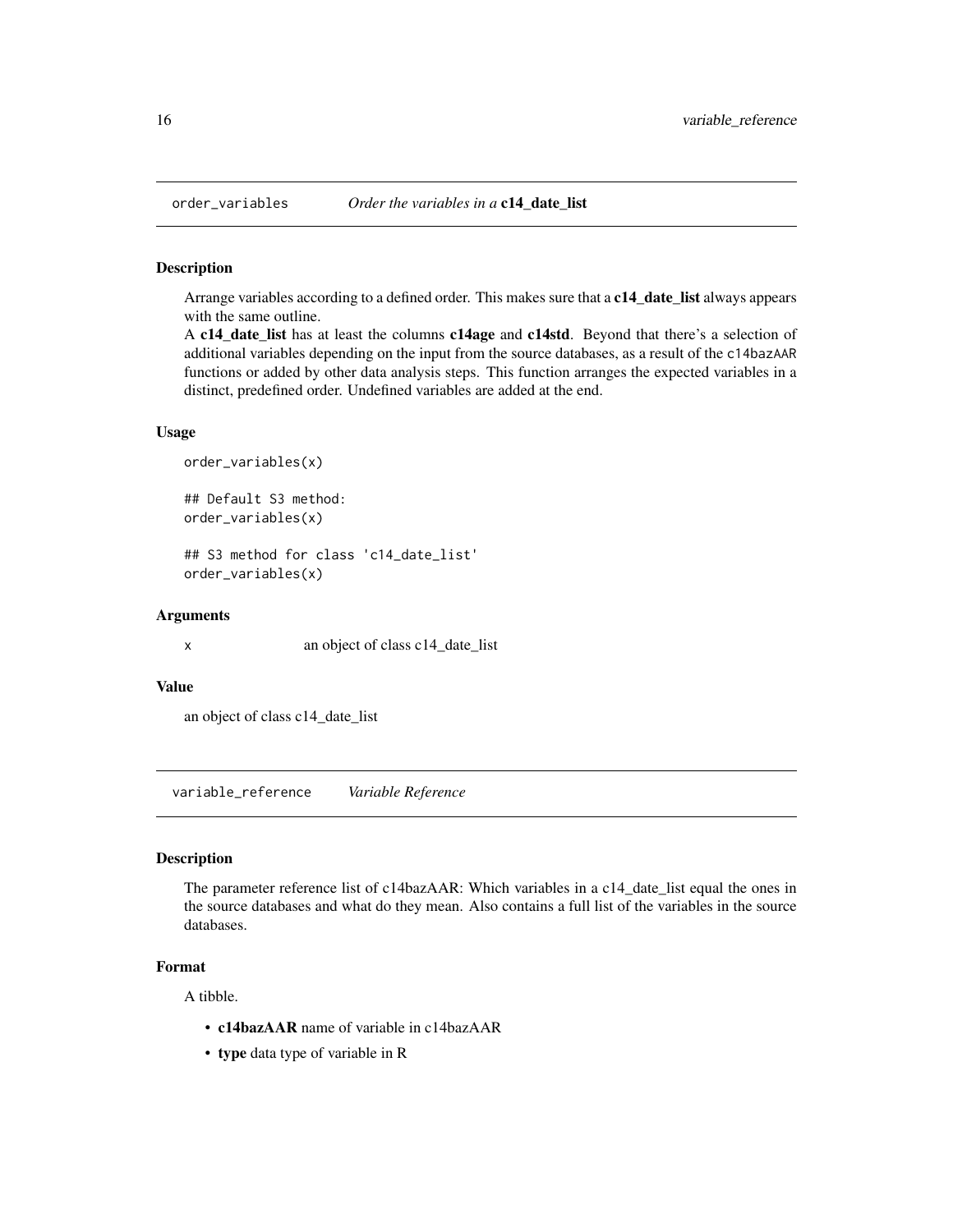# variable\_reference 17

- definition meaning of variable
- source is the variable imported (databases) or generated (c14bazAAR)
- ... variables in source databases